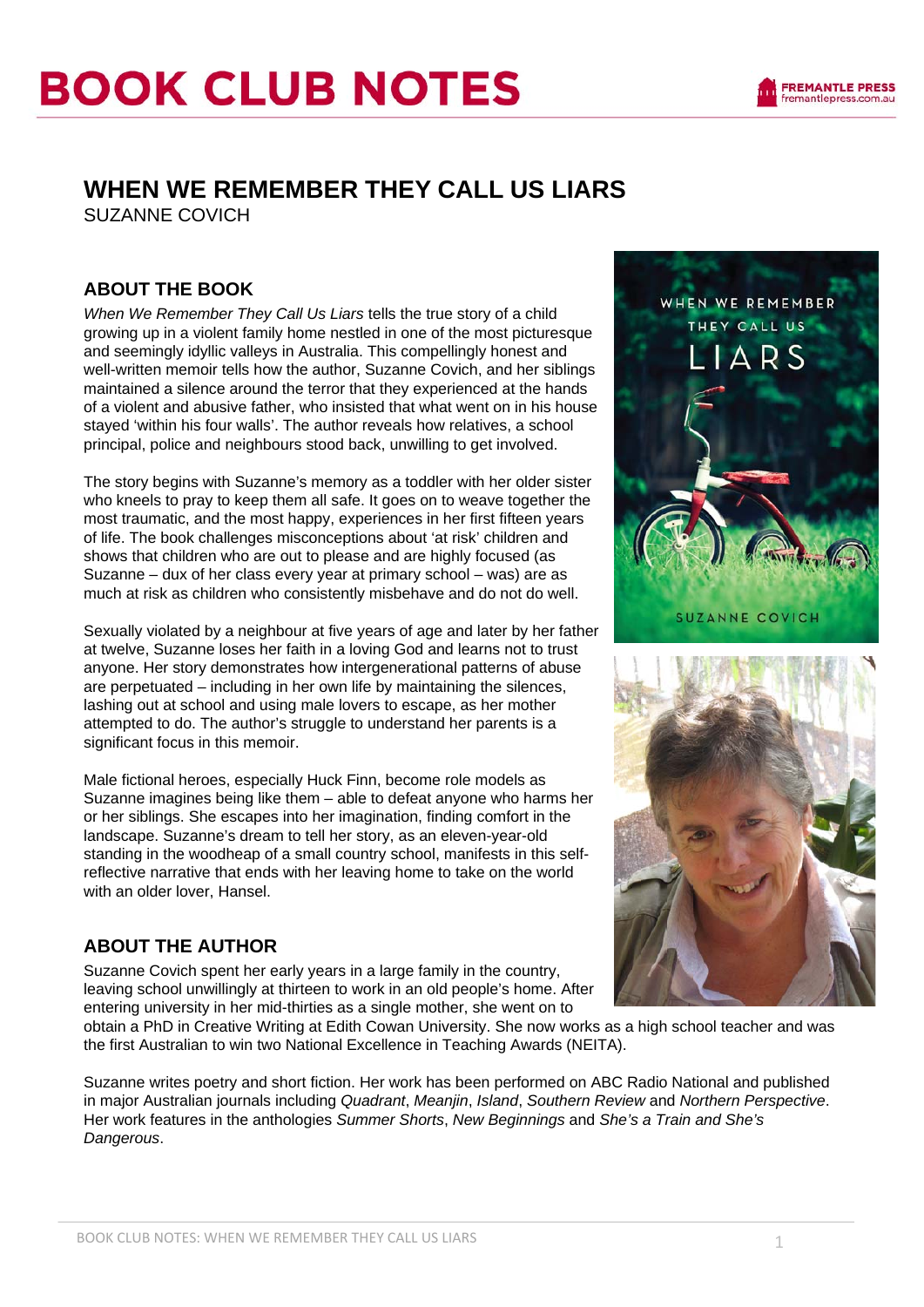She is a public speaker and child rights activist, and, in 2002, initiated and edited an anthology of student art, photography and writing: *A Circle in a Room Full of Squares*.

### **FROM THE AUTHOR**

*Suzanne, can you tell us what your memoir is all about?* 

Yes. My memoir is about a small-town Australian country girl, who's dux of her class every year at primary school, loves the bush, the river, the mountains, reading, writing and singing and, always wants trousers with a fly!

She grows up in a violent home, lives in constant fear of her father and does her best to cover it up at school. She finds many ways to escape, being the best at everything she can, especially at school, and her greatest dream and inspiration is to be just like Huck Finn, who eventually runs away from *his* father on the river with another escapee, Jim.

She's a tomboy and Huck Finn is in her bones, and even though terrible things happen to her, she eventually strikes out on a new life leaving all that she knows behind her.

### *Can you tell us about the kind of violence you lived with?*

I certainly can. Apart from seeing my mother and sisters repeatedly bashed, one of the most powerful incidents that I clearly recall is when our house burnt down when I was ten. I heard footsteps that night, told others but no one believed me.

### *Was your father ever suspected or charged for this?*

No. I believed, as did my siblings and neighbours, that my father set fire to the house. When I went back to my hometown I asked a neighbour about what he thought about it all. He said, 'It was common knowledge that your father torched the house.'

### *How did you feel when you heard this?*

Affirmed. I'd thought the same thing all of my life. Still do.

### *Suzanne, there are many painful incidents that you have written about in your memoir. So tell me, what was it like for you getting in touch with these things?*

To be able to finally write my story was both terribly painful, and celebratory. I had to basically relive the things I have written about. Bring each incident to life again and when I did this, each one acutely affected me. It was as if I was right back there, experiencing the terrors and the aftermath, especially keeping quiet about it all. It was an awful struggle not to tell the world about the violence that went on in our home.

So, knowing it would not be easy when I began to write about these incidents, I sat in the corner of a coffee shop where I felt safe and wrote about what I remembered – like describing pictures in a gallery, skimming across the surface. It was only when I got closer to the incidents that I really felt terribly vulnerable. I am a high school English teacher and I knew only too well that I'd never have been able to re-enter my childhood and write my memoir while still teaching. So, I took three years out and with the help of ECU and two academic scholarships I worked on my memoir. Completed my PhD in Writing. Lavender baths and long drives into the country listening to country music were essential. Why? They held me and so, too, did my university supervisor Jill Durey, my sister Vonni and her husband and close friends.

The real celebration for me is in the fact that I'd been able to use my writing skills to finally tell my story  $-$  a story I'd wanted to write since I was eleven years old.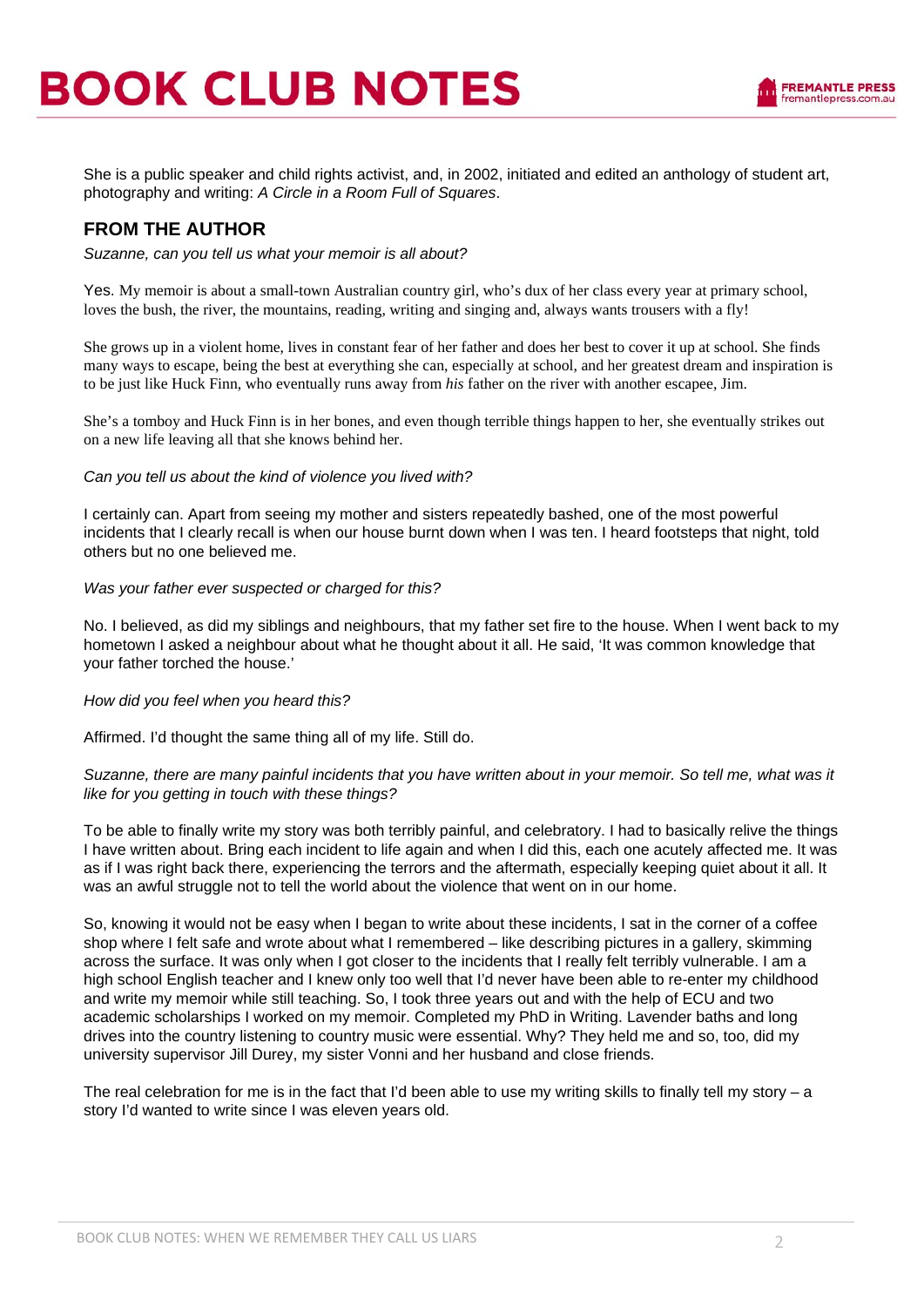# **BOOK CLUB NOTES**

*That's taken a long time Suzanne. Why did you wait so long?* 

Firstly, I was not in a strong enough financial position to do his earlier. From the time I was thirty, I raised my four children alone, educated myself, taught English in WA high schools for about fifteen years and paid off my own home. Debt free. I could only write without having to think of how to survive. The scholarships were a huge gift to me! ECU made it all possible.

Secondly, since my early thirties, I have written journals and poetry to keep my childhood memories alive. Kids I have known in my classes have also helped me to stay in touch with my story, especially those who've lived similar childhoods to me. I am always angered when hearing of how kids are violated and the anger I had for my own parents really needed to be used as the fuel for me to write, rather than a weapon to lash back. More importantly, I wanted this story to be one that highlighted my skills as a writer too! I think I have done that.

Basically, I needed that time to stand back and only then, go in and out of the experiences as I wrote in what I believe is a celebratory way. Amongst the rotten things I lived with as a child, there's a lot of bubble and bounce in my memoir! A Huck Finn kind of bubble and bounce!

I was watching *Boston Legal* the other night and Allan, my favourite lawyer, told a fellow who was about to be executed that 'to be a hero was to be human'. It clicked with me and the way I have written my story. I am no saint, I make no pretentions to be and I loved writing about the feisty girl and somewhat rebellious teenager I was. Still am really!

*There are a lot of stories about people who've survived violent childhoods. Misery Lit comes to mind. Does your memoir fit this category? If not, why not?* 

My memoir is powerful. I want no sympathy and I do not come across like a powerless victim. Huck Finn was my childhood hero, and I wanted to write a story as creative and energetic as Mark Twain did – celebratory!

I find memoirs that fit the Misery Lit category terribly frustrating! Mostly, I feel as if I want to jump into their stories and give the kids a swift kick. The covers of these memoirs immediately position readers to feel sorry for the victim: a girl with one sock down, one up, sad eyes, sad faces, slumped shoulders, backs to the readers, alone, tragic. It's not what I wanted on my cover and not what I wanted readers to experience! The titles, by the way, do the same thing! *Why Daddy Why*? *Why Mummy Why*?

They are often written by ghostwriters, often focus on explicit gruesome details, often appear to be voyeuristic, and more often than not, come across like superficial, one dimensional recounts of traumatic events. As far as I am concerned they work to reinforce the victim status of children/adults who have lived such childhoods.

I recall a Perth counsellor once telling a group of 'Incest Survivors' (a group I soon got out of) 'Once a victim always a victim'. How convenient is that! She'd surely work to reinforce this and in doing so, never run out of business. 'Victim'? 'Survivor'? I despise both terms. Of course, to be violated as a child requires a Perpetrator and Victim. But the word 'victim' when applied in the way this counsellor did, conjures up an image of helplessness. Rubbish. Survivor? I haven't figured out why I also despise this term, but I do. I prefer Fighter! I like Hero! This is where I am coming from in my memoir. To be a fighter and a hero you need courage. You need to be able to assess various life-threatening situations and act to address them, regardless of the cost, as I do in, and with, the completion of my memoir. You need to know the dangers, to run against the grain, to be in touch with your strengths as you step up to the challenge and, never give up. I know only too well the dangers to myself when this story hits the market, as I did when writing it – as I did when I was a child who knew the terrible consequences, the threats to my life if I broke the silences.

### *So what is so threatening to you right now? After all, your memoir is out there?*

Now this is where I get to practise the art of being a politician. Knowing what I can and cannot say. Talking generally. Hiding stuff. But I certainly know. I guess, to make it as general as I can, I'd have to say that the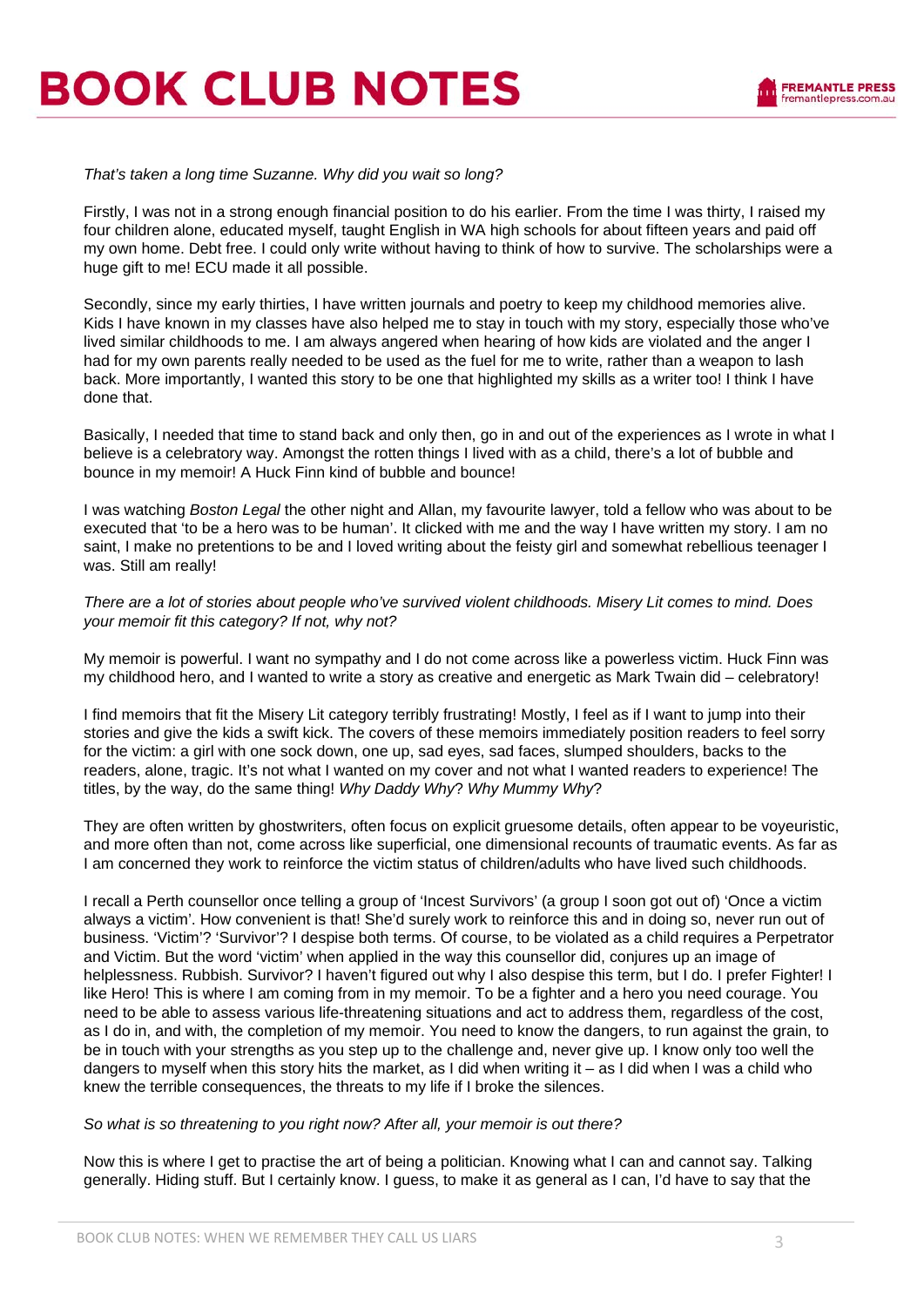# **BOOK CLUB NOTES**

greatest threat would come from those who are challenged by what I write. People who like to be seen as victims and those who wouldn't have a clue about what a kid like me lived through. I break stereotypes in my story. The biggest stereotype I break is the stereotype of the victim – the girl who fights back, the girl who quickly learns not lie down and let the world walk over her – the girl who would do anything to escape the violence. This girl is no angel!

### *You are talking here, of course, about Elijah and Hansel.*

Yes. My relationship with both of them must be read within the context of the times – 1950s–60s. People thought differently back then about teenage girls being sexually active, just as they thought differently about pulling kids out of school at thirteen to go to work. You would not see an Education Department in this country giving the green light to a kid leaving school to go to work at that age, as they did with me and others I knew of. Back then in the valley within which I grew, it was acceptable for teenage girls to be sexually active with teenage boys. I'm talking about boys and girls below the age of sixteen. It was seen as a good thing for an older teenage boy to be with a younger teenage girl. And, even if I did not initially know this as a teenager, it was not seen as a good thing for a girl to be in a relationship with an older man – someone who was not a teenager. It was even worse, apparently to be going out with a New Australian, that is, if he was not English. New Australians were feared and we were often told that they carried knives in their socks and would stab you at the drop of a hat. It's in my book.

My relationship with an older man, Elijah, the one I speak of as being the most beautiful childhood memory that I have, for many, would be the most confronting part of my memoir. The idea these days is that such a man being with a teenager like me would be nothing short of child abuse. The thinking would go as follows: He knew what he was doing and I didn't. I was the victim and he was the perpetrator. Not so! I knew exactly what I was doing and I never felt like a victim. I loved him, wanted to be with him and now, I have nothing but loving memories. I still see him, talk with him and still think he is as lovely as I did back then.

When thinking of this relationship, it is important yet again to take into account the context, the people in the valley within which I grew. Families knew about the kind of man my father was, and my mother was seen as the 'town bike'. Parents warned their children to stay away from us. We were tarred with a terrible brush and there's no doubt that a girl growing in a family like mine would be considered a slut. Boys of course, were applauded for the sexual conquests they made, notched them up, talked about them.

Imagine the harm it would have caused me to be sexually active with any one of them! I never gave them the chance! Besides, my initial aim with Elijah and later with Hansel was to get them to take me away from my family. I finally got exactly what I wanted.

For someone to tell me that I did not know what I was doing as a teenager is to highlight their ignorance and place unwanted burdens on me. Such thinking is more about them, not me. Patronising!

### *You are very clear about this, Suzanne, and I can see the issues you may well confront. So tell me now, how have your family reacted to your memoir.*

Whatever I have to say here, will be based on my desire to protect their identities. I was one of a family of eight, four boys and four girls, so the fact that it is me who is telling this story says something. My three sisters and two bothers have all been involved in the writing of my story. Each added their bit, things they have clearly remembered as I have, and things I have not. That makes five out of seven siblings. The other two, brothers, are estranged from me for various reasons. All, apart from my eldest brother whom I do mention, have given me pseudonyms they'd like me to use. I have done this. The name I give to my big brother is, Big Brother and I'll leave readers to consider why that might be.

My sister Vonni, who lives in WA, has been the most supportive and that probably has to do with her being so like me. She is very proud of what I have written, says I've been too soft and is bold in the stand she makes alongside. My twin and my eldest sister are less bold and while being supportive, have tended to hold back out of their fears of being exposed. They have lived 'hidden' lives in a sense, fearing what people will think of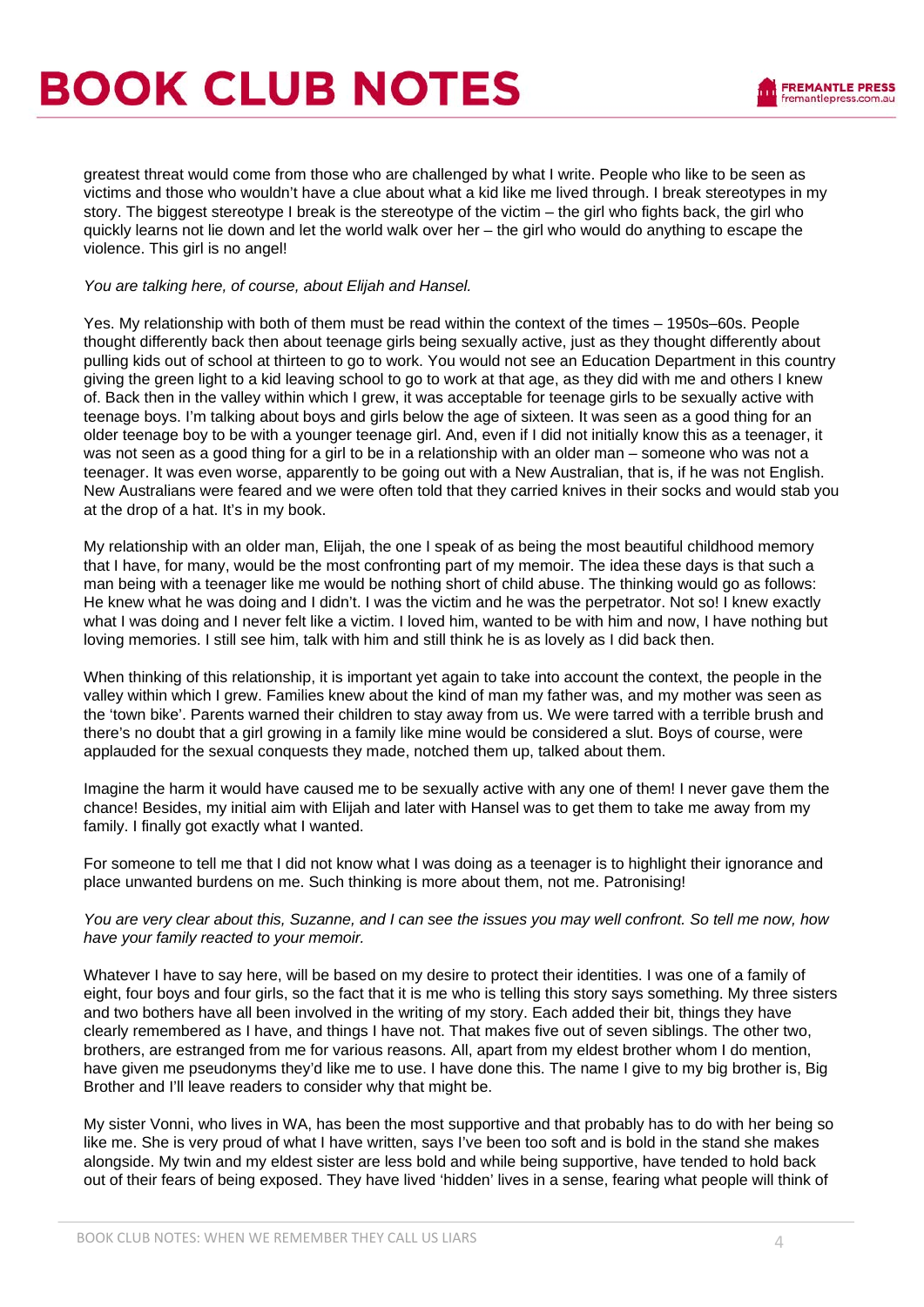them if their childhood experiences are revealed. They are not very different to an old aunt who never wanted her kids to know what she'd lived through with my grandfather. She was 80+ hen she told me. First time she'd ever spoken of it. Similar fears.

All three sisters and two brothers have either read my memoir in its draft form, or the bits relevant to them. The title is the exact words my twin spoke one morning at breakfast with her.

In one way or another they have all been afraid of me telling the story, and who can blame them. They, like me, grew up with the terrible fears of what might happen to them if they spoke up. I recall my twin once telling me how scared she was when she used to see me doing risky boy things as a kid, like swinging down from trees or jumping into rivers. I think she is just scared for me now.

### *To conclude, Suzanne, when did you first realise you were a writer?*

When I won second prize in a short story competition run by the biggest newspaper in my home state when I was eleven. Then, when I stood in the hollowed-out woodheap at my primary school where we'd made a small theatre. I told the kids that day that one day I'd grow up to be a writer and they'd be reading my stories like they did the ones in our small school library. It's taken a long time to get to this point but another significant milestone was when I won a 6PR 'Home For Xmas' Competition run by Lionel York in the 1980s, in my late twenties. In my thirties, after going back to school and completing an Honours in English at UWA, I got my poetry and short stories published in a few national literature journals and anthologies, and shared the ECU Creative Writing prize with Bridget Lowry when I was doing a postgrad course at Curtin University in the late 1980s. It's gone on from there.

Writing and dreaming of writing has always been one of my great loves. I remember a dream I once had in my thirties. I was in an amazing underground cave and there I was, a book on my lap, reading out loud. It was my book! So here I am.

### **Questions for Discussion**

1. There are many books about people who have survived violent childhoods. Does this book fit the 'Misery Lit' genre? Why, or why not? How does it compare with others you may have read (*Wild Swans*, *Angela's Ashes*)?

2. Do you think the author has succeeded in breaking the silence about child abuse? What devices work/don't work? Do the adult voices of her siblings add weight to the message?

3. As a child, Suzanne finds solace from the violence by escaping into books. Her favourite was *Huckleberry Finn*. What were your favourite books as a child and why did they resonate? Did they make you dream of escape or other things?

4. The author took risks in writing this book. What do you think the risks might be? Do you think such bravery is foolish or laudable?

5. Is her story insightful? Are her actions, or those of other characters, believable? Does it provide the reader with any answers?

6. Do you think this memoir is about a victim/survivor or a fighter? What is the difference?

7. Do you agree that the author's anger for her own parents was used as fuel to write, rather than as a weapon to lash back? Was this effective?

8. The author grew up in small-town Australia the 1950s and 60s. This is a story of that time. What would be different if this story was about a child growing up in the early 2000s?